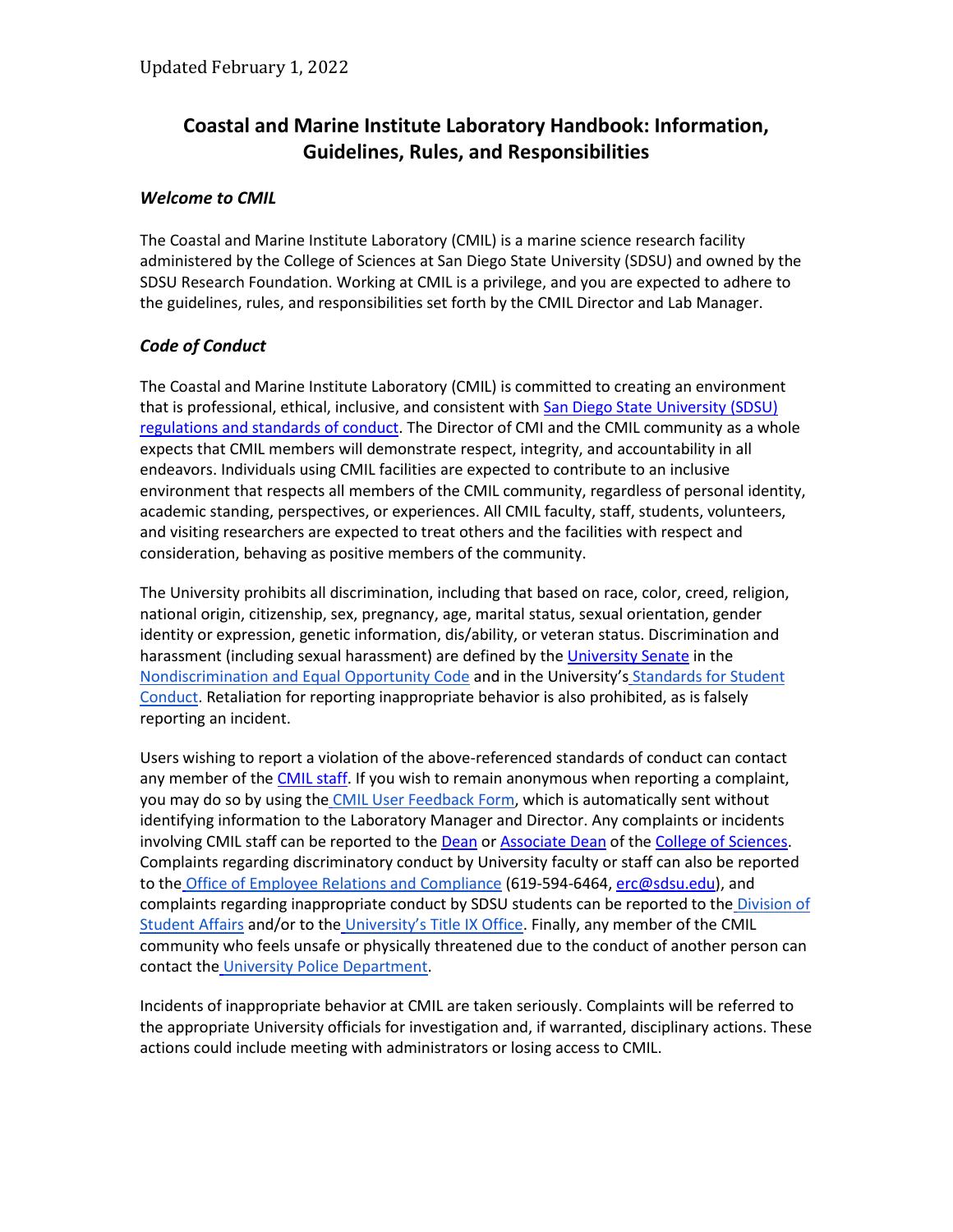SDSU has resources for victim support, which can be accessed at [https://titleix.sdsu.edu/.](https://titleix.sdsu.edu/) CMIL users from San Diego State University should note additional related University policies, which can be found at [https://titleix.sdsu.edu/general-info/sdsu-statement-of-non-discrimination.](https://titleix.sdsu.edu/general-info/sdsu-statement-of-non-discrimination)

# *Personnel*

Research and diving operations through CMIL are the responsibility of the CMIL Director, Lab Manager, and Diving Safety & Boating Safety Officer (DSO/BSO). Please keep in mind that the DSO/BSO position is part time and offers limited availability, so response times may vary. If you cannot reach personnel immediately, please leave a detailed phone or e-mail message. In the event of a fire, medical, or police emergency, call 911. Other personnel to be contacted in case of an emergency are posted near the main phone in the CMIL Analytical Lab.

For a complete listing of CMIL faculty and staff, and for more information on CMIL facilities, visit [https://cmi.sdsu.edu/.](https://cmi.sdsu.edu/)

**CMIL Director.** The **Interim Director, Dr. Luke Miller**, oversees activities and research conducted at CMIL. The Director interfaces with the Lab Manager concerning operations and issues pertaining to the facility. For issues pertaining to the CMIL facility or its operation, contact the Lab Manager by e-mail to provide a record of your request, copying the Director. The Lab Manager will discuss particular issues with the Director if it is unclear how they should be resolved. You can also contact the Director directly (Phone: 619-594-5391; Email: [luke.miller@sdsu.edu\)](mailto:luke.miller@sdsu.edu) if you feel that your issue has not been resolved.

**CMIL Lab Manager.** The **Lab Manager, Renee Angwin**, coordinates all research and facilityrelated operations. If you need assistance, have any questions, or encounter any issues at CMIL, contact Renee directly (Phone: 619-221-0701 (office), 516-658-5910 (cell); Email: [rangwin@sdsu.edu\)](mailto:rangwin@sdsu.edu). You may also report issues regarding CMIL using the [CMIL User Feedback](https://cmi.sdsu.edu/forms-and-docs/)  [Form.](https://cmi.sdsu.edu/forms-and-docs/)

**SDSU Diving Safety and Boating Safety Officer (DSO/BSO).** The **Diving and Boating Safety Officer (DSO/BSO), Mike Anghera,** is responsible for the research diving and boating programs at SDSU, as well as the maintenance of CMIL boats and trailers. *See the sections on Boating and Diving for more information on engaging in these activities*. Contact Mike (Cell: 805-698-1004; Email: [manghera@sdsu.edu\)](mailto:manghera@mail.sdsu.edu) with any questions pertaining to diving or boating as it relates to your research at CMIL. You may also report issues pertaining specifically to diving and boating using th[e Diving & Boating Issue Reporting](https://cmi.sdsu.edu/forms-and-docs/) Form.

# *Safety*

**Emergency Protocol**. In the event of an emergency (e.g. fire, flood, tsunami alert, earthquake, power outage, chemical spill, gas leak), evacuate the building immediately. CMIL staff will notify everyone concerning the nature of the emergency, when it is safe to return, and whether any action is required on your part. For more information on specific protocols, refer to one of the CMIL Emergency Response Plans located in labeled drawers throughout the facility.

First-aid kits and spill response materials are located throughout the lab in labeled cabinets. There are two emergency showers, one in the analytical lab by the student desks and the other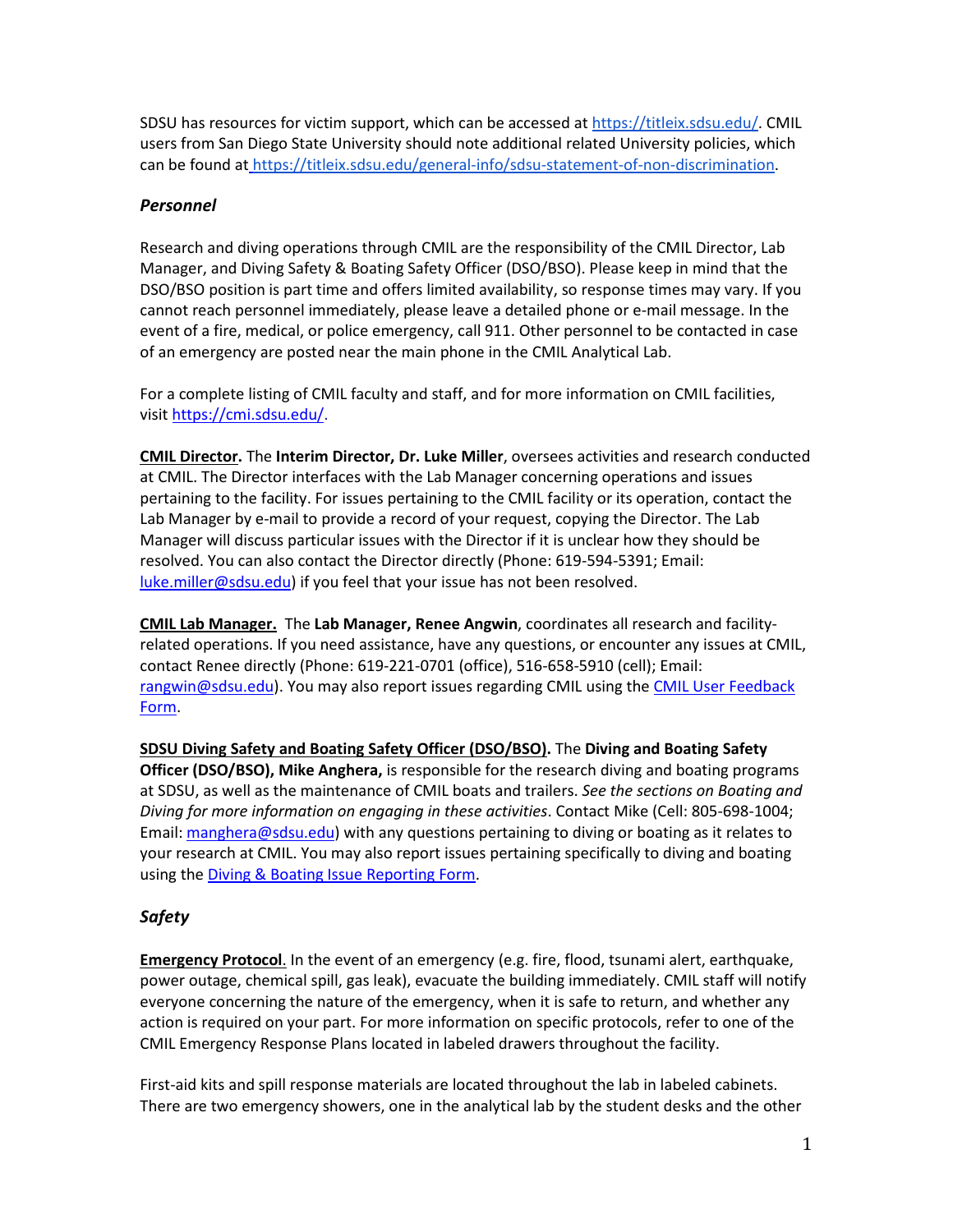by the temperature-controlled rooms. Eyewash stations are located at the sinks directly across from both emergency showers.

**IMPORTANT:** If you think that there are safety issues with electricity, seawater, shop use, equipment operation, or anything else at CMIL, please contact the Lab Manager and Director immediately, who will work to resolve it as soon as possible. **If you are subject to an injury or possible injury** while working at CMIL or in a CMIL-related activity, seek medical attention immediately and notify the Lab Manager and Director as soon as possible thereafter for reporting procedures.

In the case of emergencies that require urgent attention where the Lab Manager or Director cannot be reached, contact the SDSU Research Foundation Facilities hotline at 619-594-5761 for immediate assistance

**Security**. CMIL is off-limits to the general public, except for designated tours and events approved by the Lab Manager or Director. The doors to access CMIL through the main and side entrances, including the door to the wet lab, are to remain closed at all times and locked after 5 pm in the evenings. Do not prop open any doors to the outside boat yard/mesocosm area unless you will remember to close them when you are finished. The last person to leave CMIL at night is responsible for locking all gates and doors. If you are uncertain whether you are the last person at the lab, please assume that this is the case and proceed to lock all doors and gates. **When working at CMIL during the weekend or holidays, it is especially important to keep doors locked and ensure security.** If such security measures are not followed, offenders will risk losing their access to CMIL.

Keys and parking permits are available from the SDSU Research Foundation and access must be approved by your advisor and the Lab Manager. Please discuss what keys you will need while working at the CMIL with your advisor, and complete the Key Request Form from the CMIL website at [https://cmi.sdsu.edu/forms-and-docs/.](https://cmi.sdsu.edu/forms-and-docs/) Please initiate this request at least **TWO WEEKS in advance** of your need to begin accessing CMIL. Once you are notified that your keys are ready, please pick up keys at the SDSU Research Foundation (SDSURF) Human Resources Department:

> SDSU Research Foundation Human Resources Gateway Center, 4<sup>th</sup> Floor 5250 Campanile Drive San Diego, CA 92182

To obtain keys at the SDSURF, be ready to show your SDSU Red ID card. After receiving your keys, you may pick up your parking permit from the Lab Manager. Although CMIL is generally a safe environment, items do disappear from time to time; all unattended items are at your own risk. It is highly recommended that you clearly label and store your research equipment to help ensure that they are used without permission.

**Non-Approved Visitors.** If you see a stranger walking through the lab or parking in the CMIL lot and you think they may not be associated with CMIL activities, please contact the Lab Manager, who will investigate or call the police if necessary. All guests must be in the company of a CMIL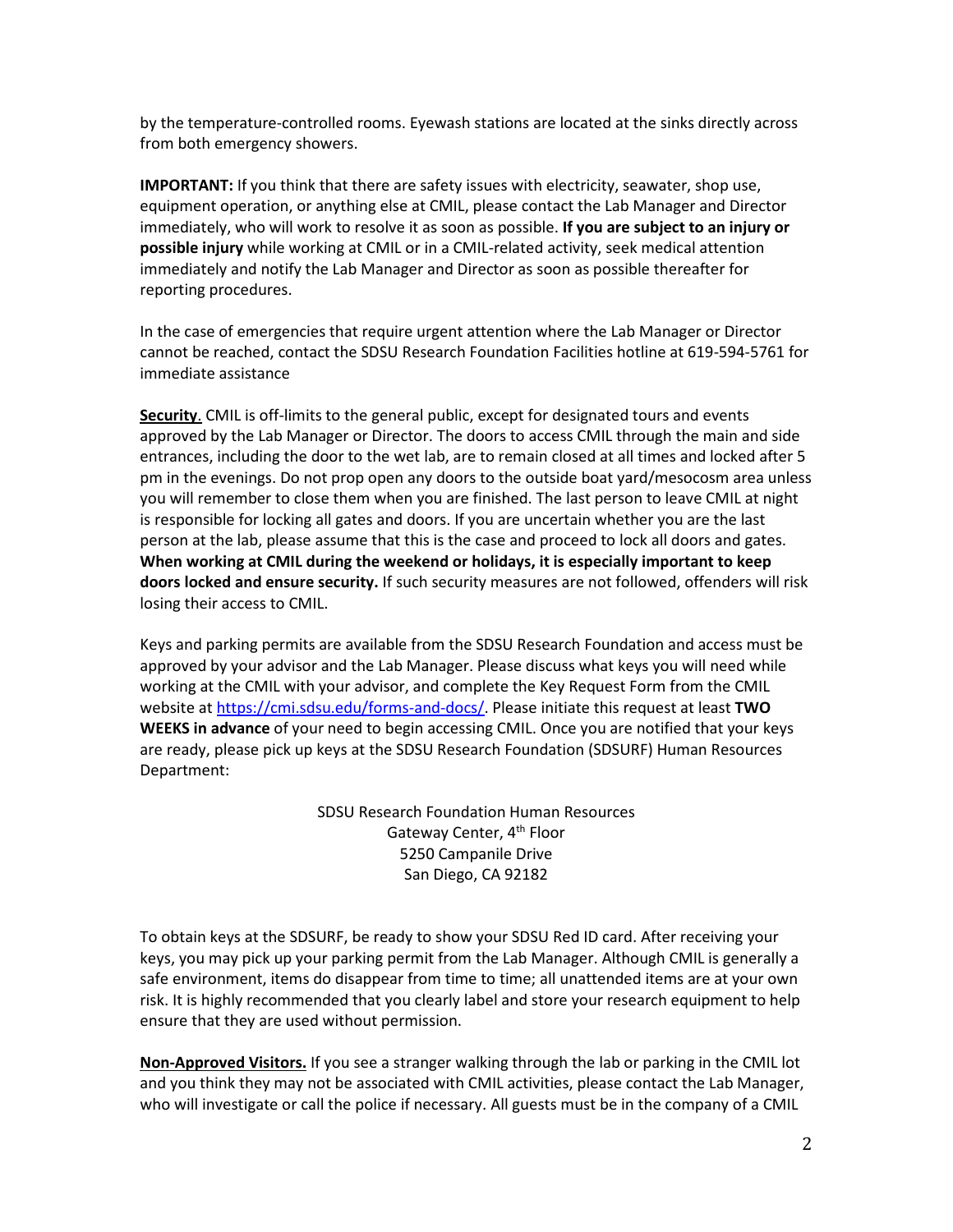user (faculty, student, or staff). Visiting faculty or students who will be working temporarily at CMIL should request keys through the appropriate faculty collaborator. For short periods of time, CMIL faculty or researchers may lend keys and permits to their visitors, provided that the Lab Manager and Director are notified beforehand. Temporary parking permits are available for visitors and can be issued by the Lab Manager on a short-term basis.

**Children at CMIL.** CMIL houses dangerous chemicals and equipment. Short, supervised visits to the lab are allowed under direct supervision of a parent or authorized adult for field trips and other activities in promoting science. SDSU policy states: "… children are not authorized to visit laboratories and shops, except as a participant in a formally sponsored tour or educational program, or as the guest and under the supervision of a parent or guardian who is a University student, faculty, or staff member. Further, as a matter of general University policy, children of University students, faculty, and staff members are not authorized to be in laboratories or shops on either an attended or unattended childcare basis." For the purposes of this policy, "children" are minors under 18 years of age who are not students or employees of the University. Children can be in offices or meeting rooms but also require direct supervision. Children are allowed on boats if for an approved CMIL-related outing, but a parent or guardian must sign their waiver and they must be directly supervised and wear a life jacket at all times.

**SCUBA Diving.** SDSU is a member of the American Academy of Underwater Sciences (AAUS), which oversees scientific research diving. If you are a certified diver with plans to conduct scientific research underwater using SCUBA, you must have a research diver certification through AAUS and receive clearance from SDSU. Please contact the DSO/BSO to sign up for an AAUS certification class or to schedule a check-out session if you have received this certification from another institution. You cannot engage in research diving from our facilities or with the use of CMIL boats or equipment before receiving clearance from the DSO/BSO. If you are interested in storing your dive equipment at CMIL, please contact the Lab Manager for dive locker assignments AFTER final approval from the DSO/BSO. Lockers are provided on a first come, first served basis and are generally assigned two divers per locker. In the event that locker space becomes limited, priority will be given to the most active divers. Temporary dive locker space is available in the outdoor drying rack for short term storage. Gear should not be left in the outdoor rack for more than 48 hours. For more information about the SDSU Dive Program, visit [https://cmi.sdsu.edu/diving-program/.](https://cmi.sdsu.edu/diving-program/)

SCUBA tanks are available free of charge for SDSU-related diving activities only. Tanks cannot be used for recreational use or for non-AAUS divers. All tanks must be returned at a minimum of 300 PSI. If any tanks are found below 300 PSI, the diver last listed as using that tank will be charged a \$20 fee for the visual inspection of the interior of the tank. Multiple offenses will lead to an investigation by the DCB.

Dive permits are necessary for all underwater diving activities in San Diego Bay except seaward of Ballast Point and as otherwise noted in th[e San Diego Unified Port District Code section 8.01.](https://www.portofsandiego.org/harbor-police/get-boating-info/246-section-801-diving-within-san-diego-bay-regulated.html) For applications and further information, please contact Harbor Police Records at 619-686-6596, or visit Harbor Police Headquarters at 3380 North Harbor Drive, San Diego, CA 92101.

To request a Verification of Training (VOT) or Letter of Reciprocity (LOR) from the DSO/BSO to dive at another institution, email Mike Anghera directly with a written request, allowing for **at**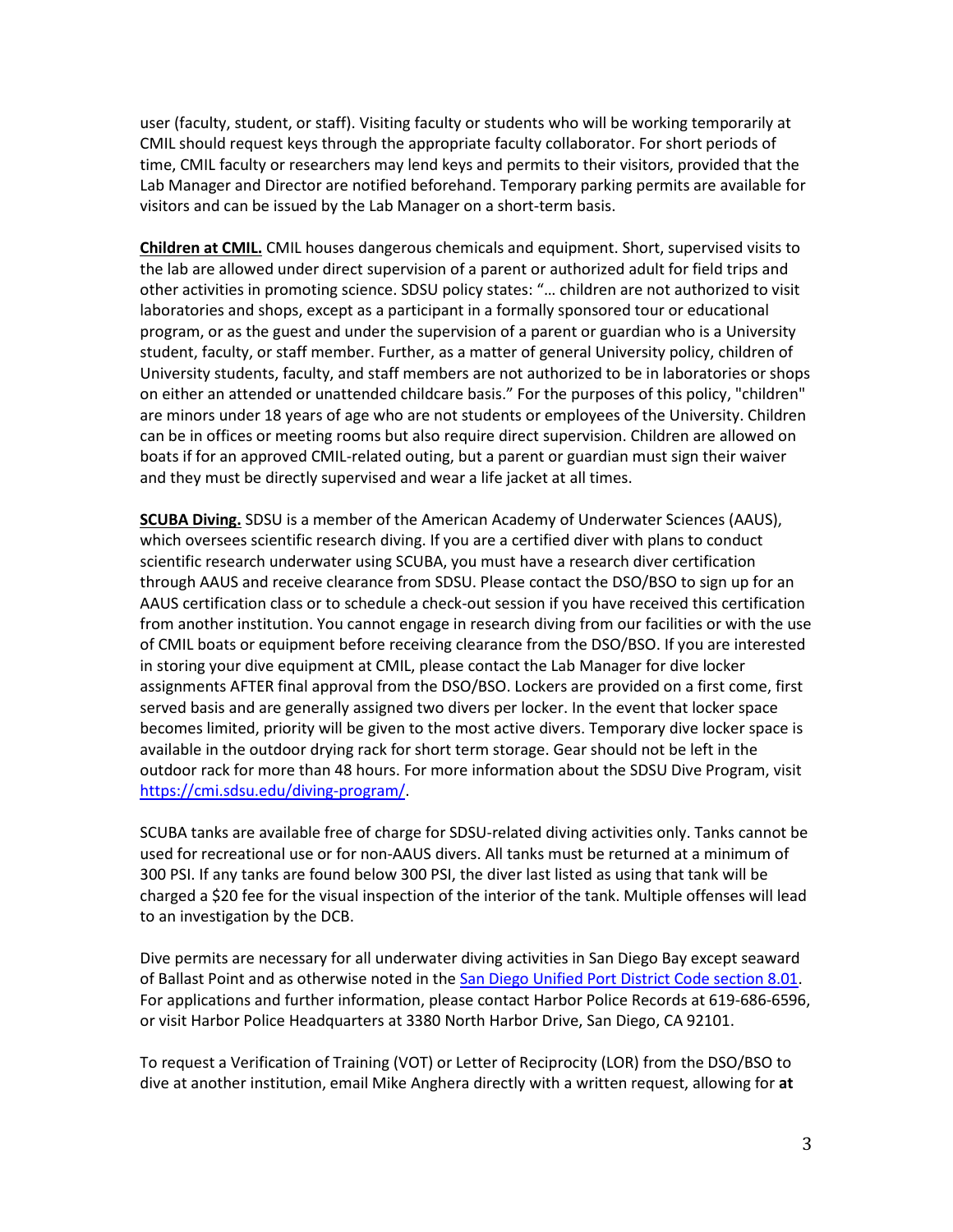**least two weeks processing time**. Before submitting your request, ensure that your dive logs are up to date and that you are current in all AAUS Scientific Diver requirements.

**Boating Certification and Safety. All students who plan to use boats for their research must take the boating course** from the DSO/BSO. All boat users are also required to possess a California State Boater Card issued by the California State Parks Division of Boating and Waterways (DBW). Please contact the DSO/BSO to determine when the next scheduled course is available. All CMIL common-use boats must be reserved in advance using the TeamUp reservation calendar, which can be accessed online at:

[https://teamup.com/kso94ksud6269eiu1m,](https://teamup.com/kso94ksud6269eiu1m) or through the mobile TeamUp app using code "kso94ksud6269eiu1m." **You are required to sign out and log your use of all CMIL boats, fill the gas tank, and rinse down all boats and trailers with fresh water after every use (see also the Operational Checklist located on each boat)**. **You should also rinse the back end of the tow vehicle.** Gas must be refilled at a nearby gas station or using a portable metal gas can with spark arrestor; plastic gas cans are not allowed to be stored at CMIL. Report any neglect, damage, or maintenance issues immediately to the Lab Manager and DSO/BSO. **Any unreported issues found will be the responsibility of the last logged user.** In order to avoid incorrect designation of fault, report issues as soon as possible after use. Failure to comply with these rules will result in revocation of privileges in using these resources. Guests are allowed to accompany researchers on CMIL boats, however, they must first sign a waiver and submit to the folder located in the dive locker. Contact the DSO/BSO or Lab Manager for any questions regarding boat use.

**Driving CMIL Vehicles.** As with all SDSU vehicles, before using CMIL vans you must take the SDSU online defensive driver exam. The Biology Department is responsible for submitting the request to take this course on your behalf. Do not contact Public Safety or University Police for instructions. Contact the Assistant to the Department Chair, Patti Swinford [\(swinford@sdsu.edu\)](mailto:swinford@sdsu.edu), with the following information to initiate your request:

Name: Email address: Red ID: Supervisor (PI/faculty for student): CA Driver's License Number: Type (Faculty/Staff/TA/GA/Student/Volunteer):

Once you have taken the course and received a certificate of completion, submit a copy of your certificate to the Lab Manager before operating any of the CMIL vehicles - this includes general use vehicles, faculty owned vehicles, or prior to attending the trailering course; no exceptions.

**You are required to sign out and log your use of all CMIL vehicles, fill the gas tank, and clean vehicles after every use**. Report any neglect, damage, or maintenance issues immediately to the Lab Manager and DSO/BSO. **Any unreported issues found will be the responsibility of the last logged user.** In order to avoid incorrect designation of fault, report issues as soon as possible after use. Failure to comply with these rules will result in revocation of privileges in using these resources. Vehicles (including trailers) are to be used locally within San Diego and Orange Counties only. Usage outside these areas is prohibited unless granted special permission. Contact the Lab Manager for any questions regarding vehicle use.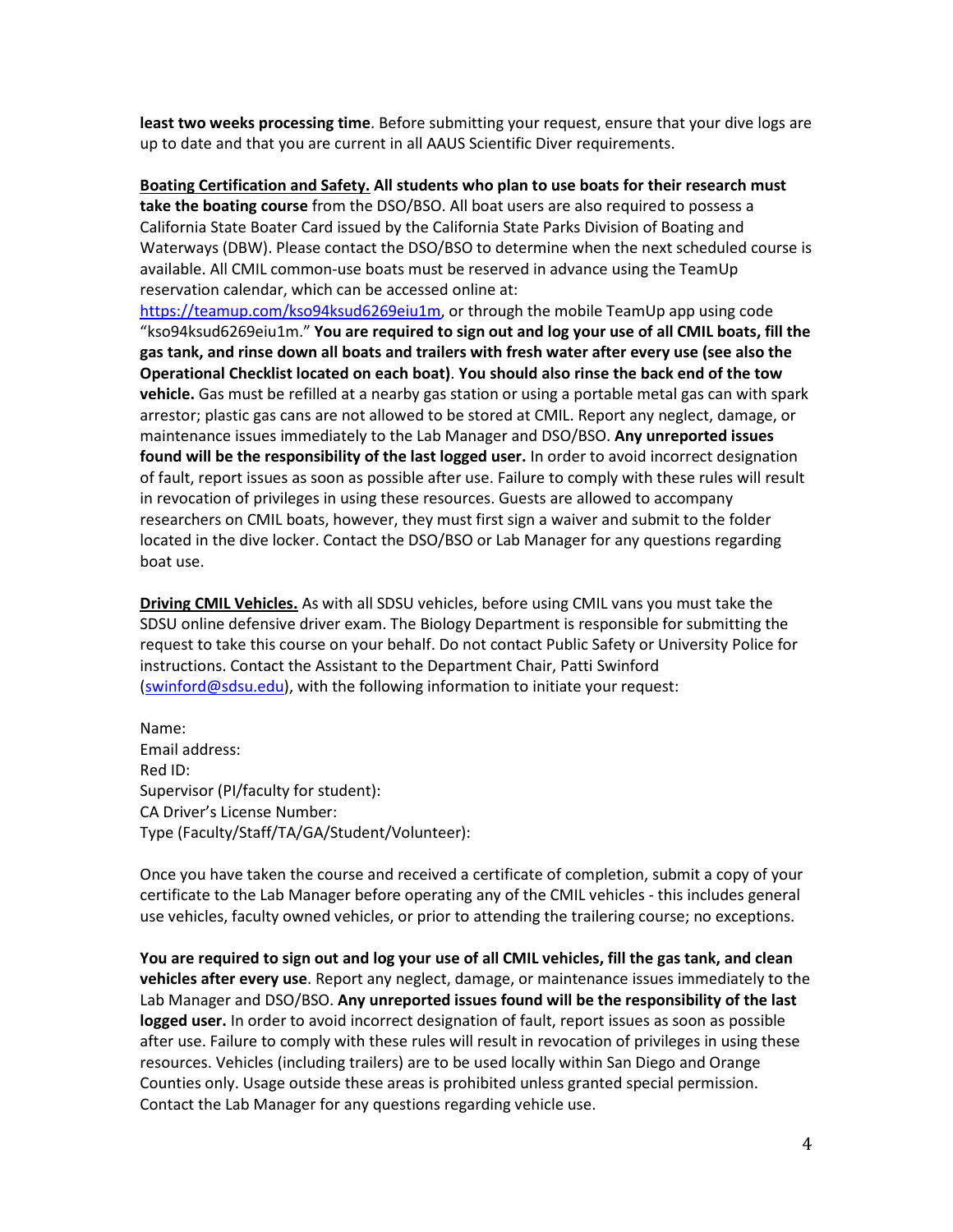In the case of a breakdown, refer to the SDSU garage contact information located in the glovebox of each vehicle. In case of an accident, if anyone is injured, call 911 immediately. Any accidents which in any way involve personal injury or property damage to SDSU owned vehicles and vessels must be reported within 48 hours using form STD 269, also found in the glovebox of each vehicle. SDSU owned vehicles and vessels are covered for liability only against third party claims. Any damage to the vehicle or vessel is the responsibility of the individual involved in the accident, unless caused by a third party, then, the State's Office of Risk Management (ORIM) assists with recovery of damages. For more information, and to access additional reporting forms, visit[: http://bfa.sdsu.edu/safety/riskmanagement/accidents-claims/vehicle](http://bfa.sdsu.edu/safety/riskmanagement/accidents-claims/vehicle-accidents.aspx)[accidents.aspx.](http://bfa.sdsu.edu/safety/riskmanagement/accidents-claims/vehicle-accidents.aspx) The operator of the vehicle involved in the accident must also submit a "Report of Vehicle Accident" to the SDSU University Police, as well as an incident report to the Director, Lab Manager, and DSO/BSO.

Employees (staff, faculty, and volunteers) injured while conducting university business should report injuries through Workers' Compensation. Information related to this program can be found on the Center of Human Resources website at[: http://bfa.sdsu.edu/hr/sdsuid-info.aspx.](http://bfa.sdsu.edu/hr/sdsuid-info.aspx) Students are not covered by Workers' Compensation, so personal health insurance would apply; however, Student Health Services on campus is an additional resource for students with injuries. Student injuries should be documented on the SDSU EH&S Student Accident/Incident Report form, found at: [http://bfa.sdsu.edu/safety/riskmanagement/accidents-claims/student-visitor](http://bfa.sdsu.edu/safety/riskmanagement/accidents-claims/student-visitor-injuries.aspx)[injuries.aspx.](http://bfa.sdsu.edu/safety/riskmanagement/accidents-claims/student-visitor-injuries.aspx)

**Food and Beverages.** Food and beverages are allowed at CMIL in the first floor break room, conference room, faculty/staff offices, student desk area, and in the outdoor mesocosm/boat yard. No food and beverages are allowed on laboratory benches, in the High End Equipment Room, or in the Specimen Preparation Room. **Laboratory refrigerators and freezers are for research use only, no personal food items are allowed.** Any coffee cups, dishes, and utensils should only be used within appropriate, designated areas, and must be stored clean. Please keep in mind that the dishes and the mini-refrigerator in the student desk area are for common use, so be respectful and keep them clean. There is a break room located in the main hallway on the first floor of the building; please use this space for preparing food and washing dishes. **You cannot use the sinks in the laboratory to prepare food and wash dishes.** You may also take advantage of the filtered water, full-size refrigerator, vending machines, and tables in this area. **IMPORTANT:** Keep all food items stored in sealed containers to avoid the attraction of insects and mice.

#### *Research-Related Information*

**Research Activities Plan.** Before beginning any research activities at CMIL, students and faculty must receive approval from the Lab Manager and Director. **You are required to file a Research Activities Plan (RAP) with the Lab Manager and Director at least TWO WEEKS prior to your intended start date and must receive their approval in writing before proceeding**. RAPs can be found online (se[e https://cmi.sdsu.edu/forms-and-docs/\)](https://cmi.sdsu.edu/forms-and-docs/) and must be sent by e-mail attachment to the Lab Manager and Director, with your advisor cc'ed. **Please discuss research plans with your advisor to determine feasibility and scientific merit of your plan, in addition to**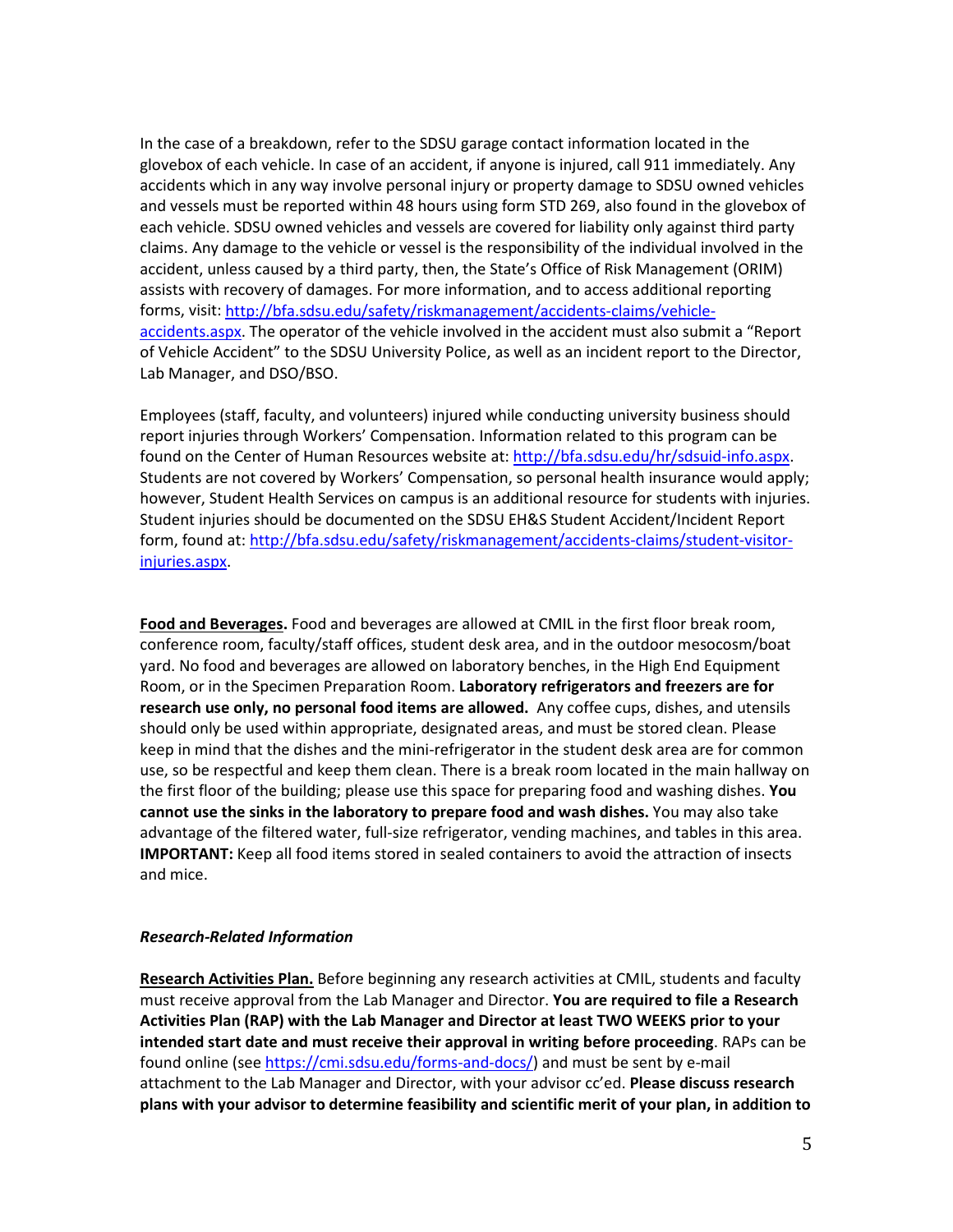**what resources may be available for use before submitting a RAP.** All activities performed at CMIL must be detailed in the RAP form. Students are highly encouraged to meet with the Lab Manager prior to their initial RAP submission to familiarize themselves with the resources available and assess the feasibility of their work at CMIL.

Although initial RAPs can be filed at any time, these plans should be reviewed and renewed (if applicable) in the spring semester of each year. For any modification to your RAP that would require a change in timing or the use of lab resources, please make a request for modifications with the Lab Manager, who will discuss potential modifications with the Director. **Altered use of seawater tanks and tables at CMIL requires prior authorization from the Lab Manager**. Please advise the Lab Manager of plans to turn on or off large quantities of seawater as this can affect other researchers. Seawater and other common-use resources (chillers, filters, pumps, tools, aquaria, etc.) are also widely available but must be considered with respect to the needs of others.

In addition to seawater tanks, there are three temperature-controlled rooms and three behavioral observation rooms available for use. These rooms are for general use and are not to be monopolized by any single person or lab for large periods of time. If you wish to reserve one of these spaces for a given experimental period, discuss your space and experimental needs with the Lab Manager and they will recommend a space best suited for you.

See the Appendix below for a full listing of all research spaces and resources available for common use.

**Contribution Series.** The CMI maintains a record of peer-reviewed publications from research performed wholly or in part at the CMIL. If you would like to add your publication to the contribution series, email the Lab Manager for the appropriate reference number **at least 2 weeks** before submitting for review.

**Collecting Organisms.** All scientific collection of organisms requires a permit issued by the California Department of Fish and Wildlife (CDFW). Once a CDFW permit has been obtained, please check the rules on collecting your organisms and provide a copy of the full permit to the Lab Manager for record keeping. Check with the Lab Manager for space availability before collecting organisms with the intent to hold them at CMIL. Normally, once collected, the CDFW requires that these organisms NOT be returned to their natural environment, unless special permission is granted. This may require that organisms be euthanized when they are no longer needed, however local schools or aquariums may have use for unwanted algae and animals. The Lab Manager can help coordinate in this process if you are interested. Work with invasive species requires other special considerations in collection and disposal. Refer to CDFW protocol for instructions for collecting, holding, and disposing of invasive species.

If you will be working with vertebrates, you will also need to submit an Animal Protocol Form to the Institutional Animal Care and Use Committee (IACUC) and alert the Lab Manager as to where you will be keeping your feeding records and IACUC information. Make sure to label your tanks with necessary information: **your name, APF number, species being held, number of individuals, and the date and location of their collection.** The IACUC periodically inspects CMIL, so make sure to keep this information current to avoid consequences to you and CMIL. Discuss what forms and permits are needed with your advisor before collecting and working with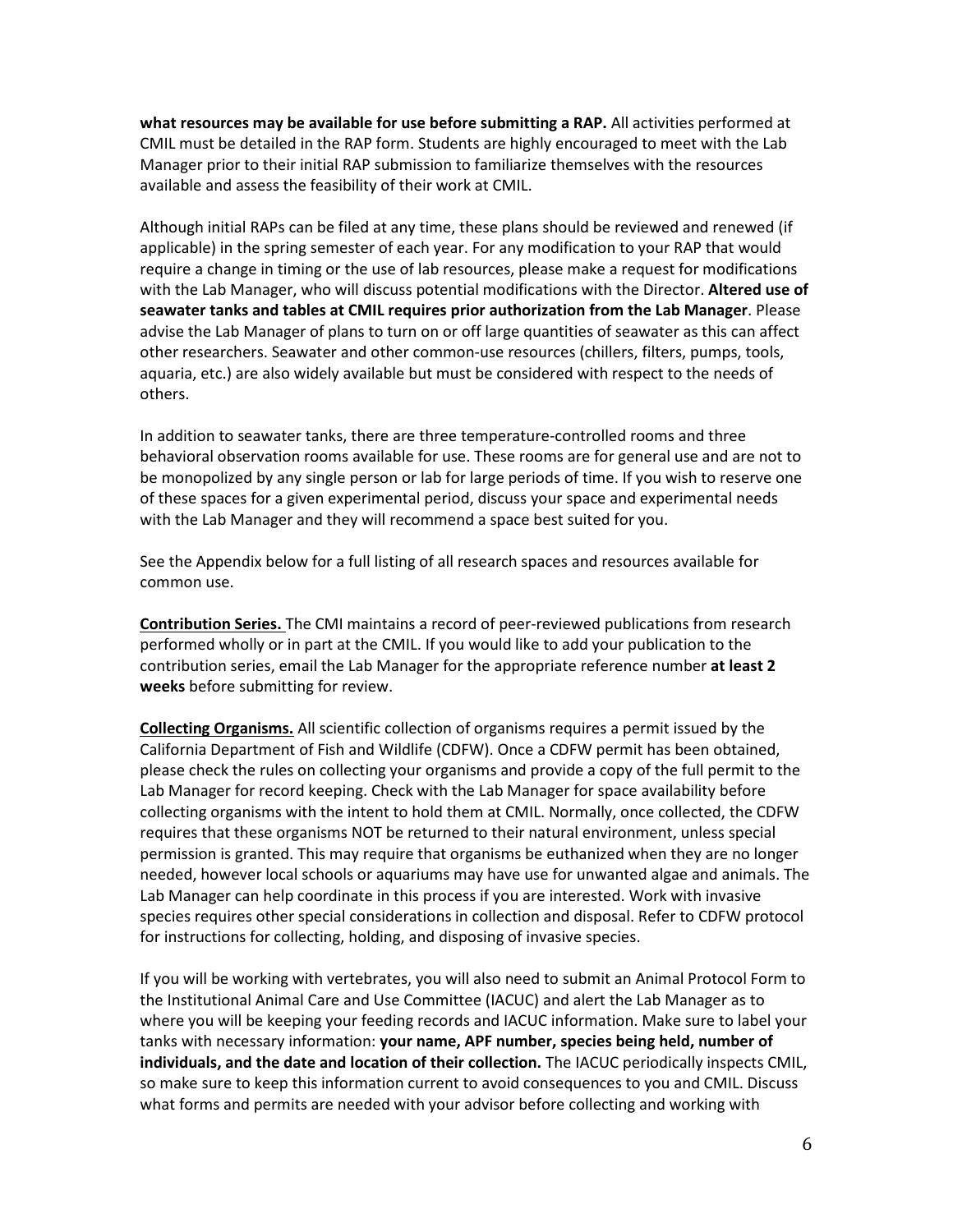organisms. Obtain necessary forms through your advisor or IACUC staff person Christine Cook [\(clcook@sdsu.edu\)](mailto:clcook@mail.sdsu.edu).

Although invertebrates are not subject to the same regulations as vertebrates, there are recommended guidelines for disposing them properly once they are no longer needed for research. To learn more about the humane sacrificing of invertebrates, refer to the AVMA Guidelines for Euthanasia of Animals: [https://www.avma.org/KB/Policies/Pages/Euthanasia-](https://www.avma.org/KB/Policies/Pages/Euthanasia-Guidelines.aspx)[Guidelines.aspx.](https://www.avma.org/KB/Policies/Pages/Euthanasia-Guidelines.aspx)

**Seawater.** There are three main types of seawater at CMIL:

- Flow-through this refers to the ambient raw seawater pumped directly from San Diego Bay into CMIL facilities. This water undergoes several steps of filtration down to approximately 20 um, and is generally free of particulates. This water can be plumbed to outdoor and indoor mesocosms and can also be pulled from a designated tap in the indoor wet lab.
- Outdoor Recirculating these systems are sourced with flow-through water, and then further refined using additional cartridge and bio-bead filtration down to 50 um. This water also can only be plumbed outdoors, and can be chilled down to 14-18°C, weather permitting.
- Indoor Recirculating this water is also sourced with flow-through water, but is then UV-treated and additionally filtered down to 1 um using cartridge and sand filtration. This water is free of many microbes, and particulates, and is constantly chilled to 14- 16°C. This water can only be plumbed to indoor mesocosms, but there is also a tap located in the wet lab to fill other containers, if needed. **Never take water directly from the sump for use in aquaria or other containers, as this can compromise the pump used for water circulation. Always ask the Lab Manager for guidance as to where to take water within the wet lab.**

Please discuss your seawater requirements with the Lab Manager in order to determine which system is best suited for your research needs.

**Shop Use.** Common use tools should be used only at CMIL to ensure availability for all users; they are not allowed to be signed out and taken off site. These tools are marked with green paint or labeled "CMIL". If a tool is not marked or labeled, it likely belongs to someone else and should not be used without permission. Please leave the shop in better condition than when you arrived to ensure that it is clean and organized for everyone. Brooms, dust pans, mops, and a shop vacuum are all available for your use. Common use power tools are also available **only after receiving safety training from the Lab Manager**. Power tools include: miter/chop saw, jig saw, table saw, power drill, drill press, palm sander, belt sander, Dremel tool, and angle grinder. The use of saws requires that at least two people be present in the Shop. You may use your own tools in the shop if you can demonstrate safety and proficiency while using them. Certain largescale projects or equipment modifications may require prior authorization from the Lab Manager, Director, and/or SDSU Research Foundation.

If you need help with equipment construction or modification, check with your advisor and other lab mates; the Lab Manager may also be able to help. CMIL frequently has an abundance of common use materials such as wood and PVC that are available to everyone. These materials are stored in designated areas. If you see something you would like to use but don't know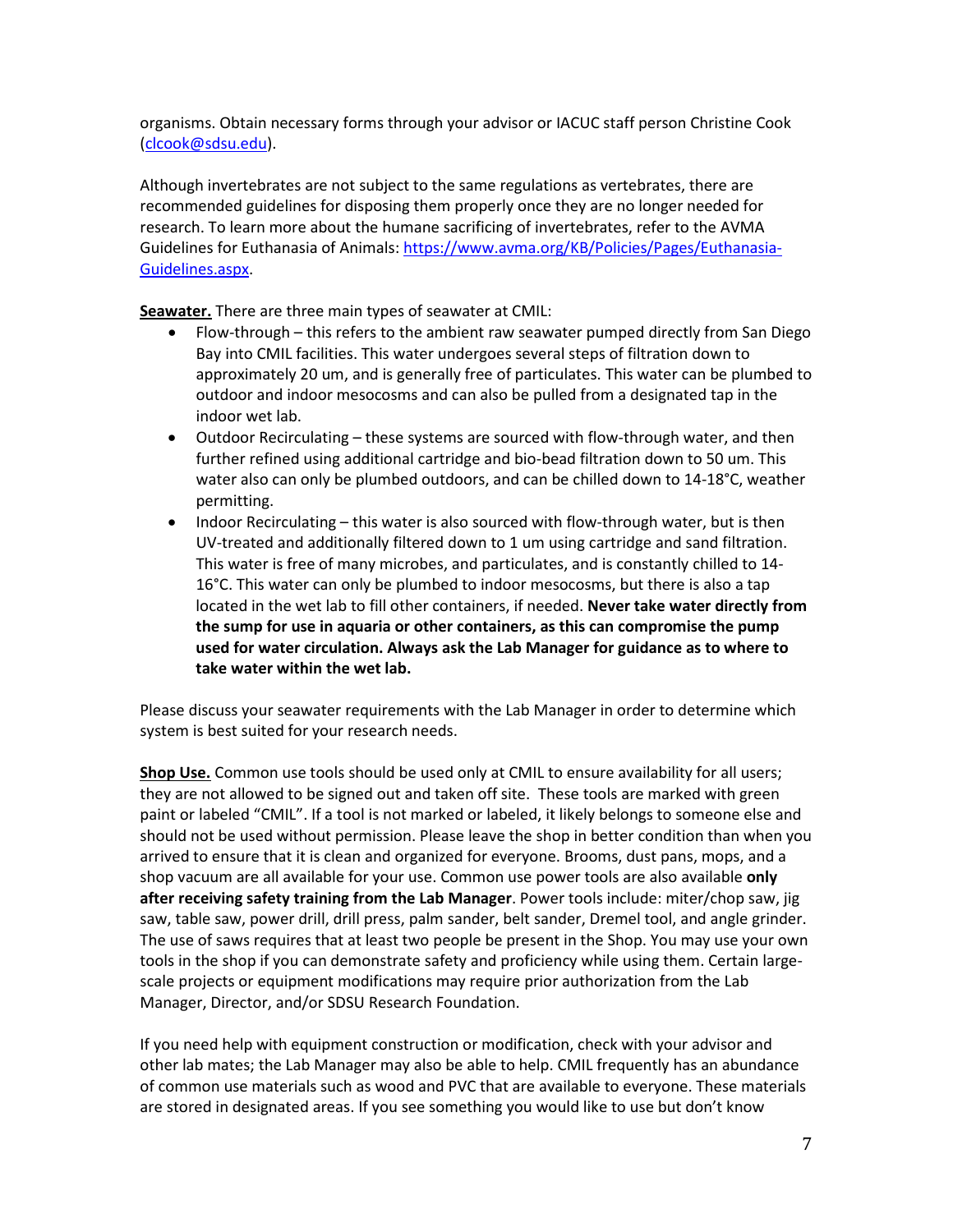whether it is "common use," please ask the Lab Manager. Writing your name on items you plan to use in the future can help everyone distinguish what isn't common use.

**General Use Scientific Equipment**. Certain pieces of common-use equipment require logged activity or check-out prior to use by users. These include:  $-80^{\circ}$ C freezer, floor centrifuge, handheld and benchtop pH meters, dissolved oxygen sensors, drying ovens, Millipore DI water system, and autoclave. Other equipment may be available from other labs. Please do not use equipment belonging to individual faculty labs without first getting their permission. **Ask the Lab Manager if you have any questions or need to review how to use a specific piece of equipment.** 

**Storage.** Unfortunately, storage space is limited at CMIL. In general, each lab has a designated lab bench space and storage container or shed in which to keep lab and field equipment. These spaces must be kept clean and organized for all users occupying them, and cannot overflow into common use areas. If you require space outside of these designated areas, there may be alternative spaces available on a first come, first served basis. Please contact the Lab Manager for permission to use these areas **BEFORE** items are stored there. In addition, 13" x 13" x 15" storage cubes are available to students for storage of personal items in the Analytical Lab. If you would like to reserve a space, contact the Lab Manager for an assignment.

**Volunteers.** If you have volunteers (students or non-students) working for you on your research projects, you must submit a Volunteer Registration Form, found at on the CMIL website at: [https://cmi.sdsu.edu/forms-and-docs/.](https://cmi.sdsu.edu/forms-and-docs/) Volunteers will then be registered with the SDSU HR Department after approval from a faculty member. If keys and parking permits are required for long-term volunteers, a RED ID number will be issued to non-SDSU affiliates by HR upon approval of volunteer status, and they may request keys following the protocol above. Below are some FAQ's regarding volunteer registration:

- **Who should be registered as a volunteer?** *Any person working at CMIL that is not a PAID employee of the University or the Foundation must be registered as a volunteer.* This includes non-SDSU affiliates, all SDSU undergrad students, and graduate students that do not have a TA/GA/RA position during the regular semesters. During the summer months, all graduate students are automatically registered as volunteers by the Biology office. Faculty are exempt from needing volunteer registration if they hold an active research grant. Faculty with 9-month positions not holding an active grant and wishing to conduct field or lab work are highly encouraged to register as a volunteer.
- **Why do we need to register volunteers?** There are many reasons why we need to record the people who conduct work using the CMIL facilities on a regular basis, but the most important reason is in case of emergencies. In the unlikely case that there is an emergency, it is important to have an emergency contact on file, as well as basic information about individuals. In addition, volunteer status at the University offers additional coverage such as Workman's Comp, which otherwise is not applicable to students. Finally, long term volunteers that are not current SDSU affiliates require a RED ID number to obtain keys, and currently, registration is the only way to assign these ID numbers.
- **How to we register volunteers?** If you have a CMIL volunteer that you would like to register, fill out and submit the CMIL Volunteer Registration form. Note that supervisors must be faculty. After receiving the required information, the Lab Manager will initiate the online registration process. Volunteers will then receive an online link to fill out their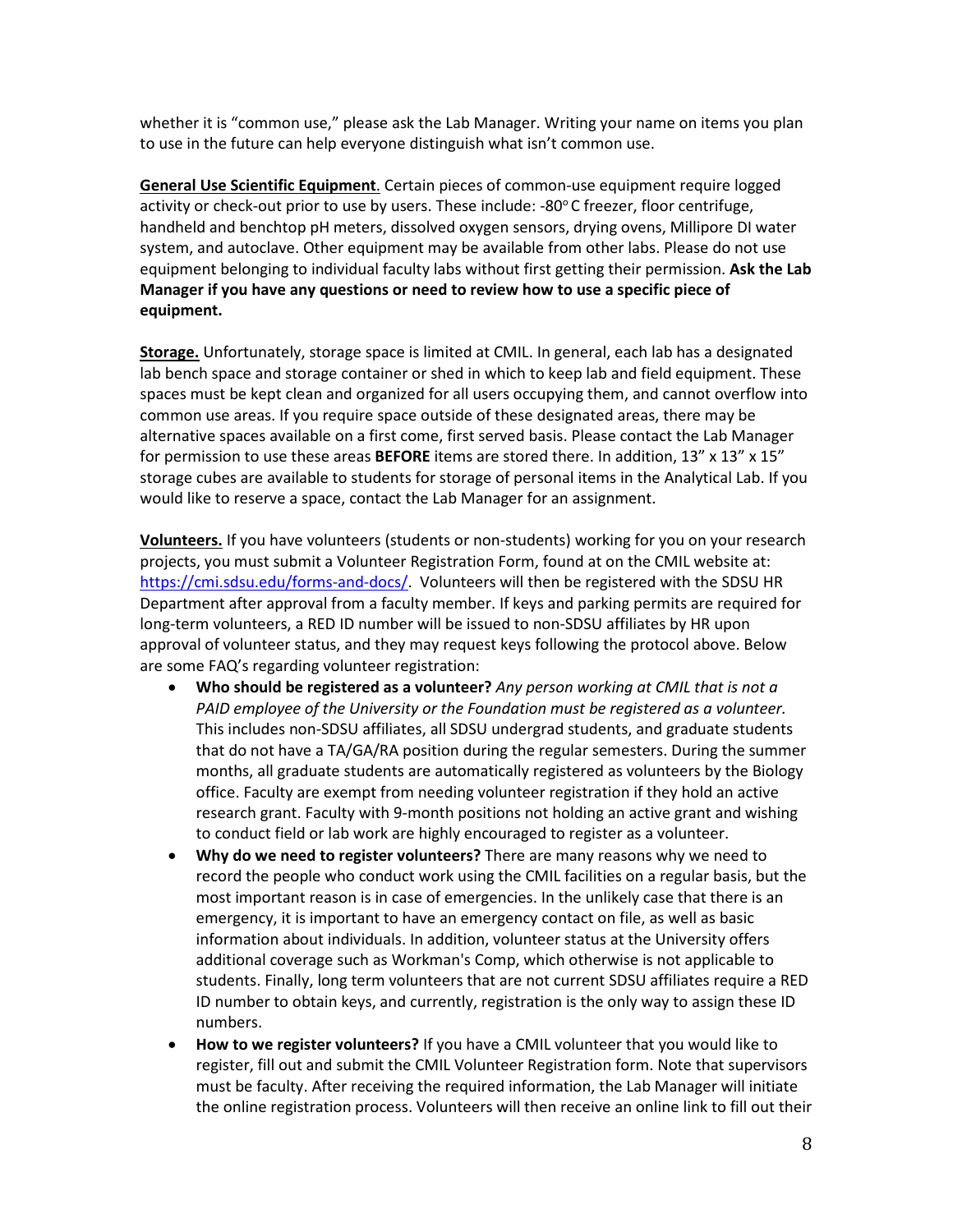information, supervisors will need to sign off, and then final confirmation will be granted. Remember that volunteers cannot begin any work at CMIL without final confirmation from HR. Full clearance from start to finish is expected to be within 5-7 business days.

• **What if I have a volunteer working on campus and at CMIL?** These volunteers can still be registered through the Lab Manager; please indicate which duties will be performed at each location in your Summary of Duties. If volunteers will be working on campus only, you must register through the Biology Department.

### *Chemical use, storage, and disposal*

CMIL chemical use falls under the supervision of the county rather than SDSU's Environmental Health and Safety (EH&S), therefore, we are regulated by different rules and guidelines than what is enforced on main campus. However, chemical usage at CMIL should be treated the same way it would be on campus, following standard EH&S guidelines. Below, you will find a summary of these policies that we must adhere to.

**Chemical Storage.** In order to store chemicals at CMIL, you must submit a corresponding Safety Data Sheet (SDS) and a Standard Operating Procedure (SOP) to the Lab Manager, and complete the appropriate safety training through EH&S. Chemicals must be appropriately labeled with: your name and lab, an ID number given to you by the Lab Manager, date received, and date opened. **Store chemicals in their original containers from the vendor.** Make sure to update your individual lab's chemical roster with the Lab Manager whenever you receive a chemical, or when you use one up and the container is empty. It is your lab's responsibility to monitor chemical usage and inventory, not the Lab Manager's. All chemicals are purchased using personal funding and will not be covered by CMIL funds. Chemical inventory is performed every 6 months. If your lab consistently fails to update their chemical inventory, your privileges to use and keep chemicals at CMIL may be revoked.

There are a few rules when considering how to store chemicals. First, you may not store a liquid above eye level (i.e. on the shelves above your lab's bench). If you decide to store a chemical in a shared lab space (such as a cabinet under the flume or in the flammable cabinets) you MUST check with the Lab Manager first. This will help ensure that chemicals do not share storage with chemicals that are not compatible with each other. Finally, if you are storing chemicals in a cabinet, only the cabinets that self-close are appropriate for flammables (bright yellow and are located in the specimen room and in the shop). All other cabinets are NOT appropriate to permanently store flammable chemicals (including fume cabinets and hoods). Flammable chemicals in squirt bottles and smaller containers (500 mL or less) that are being **actively** used can be stored on lab benches and underneath the fume hood. The total amount of flammable chemicals stored in flammable cabinets cannot exceed 10 gallons throughout the entire lab.

**Chemical Use.** Before using hazardous chemicals at CMIL, please see the Lab Manager for information on SDSU laboratory safety training and certification process for appropriate chemical safety procedures. The Lab Manager may help with safe handling techniques, however, is not responsible for official training and certification; you must obtain this training from EH&S (contact Lilly Sabet; Phone: 619-594-8341, Email: [lsabet@sdsu.edu\)](mailto:lsabet@mail.sdsu.edu). Make sure to follow all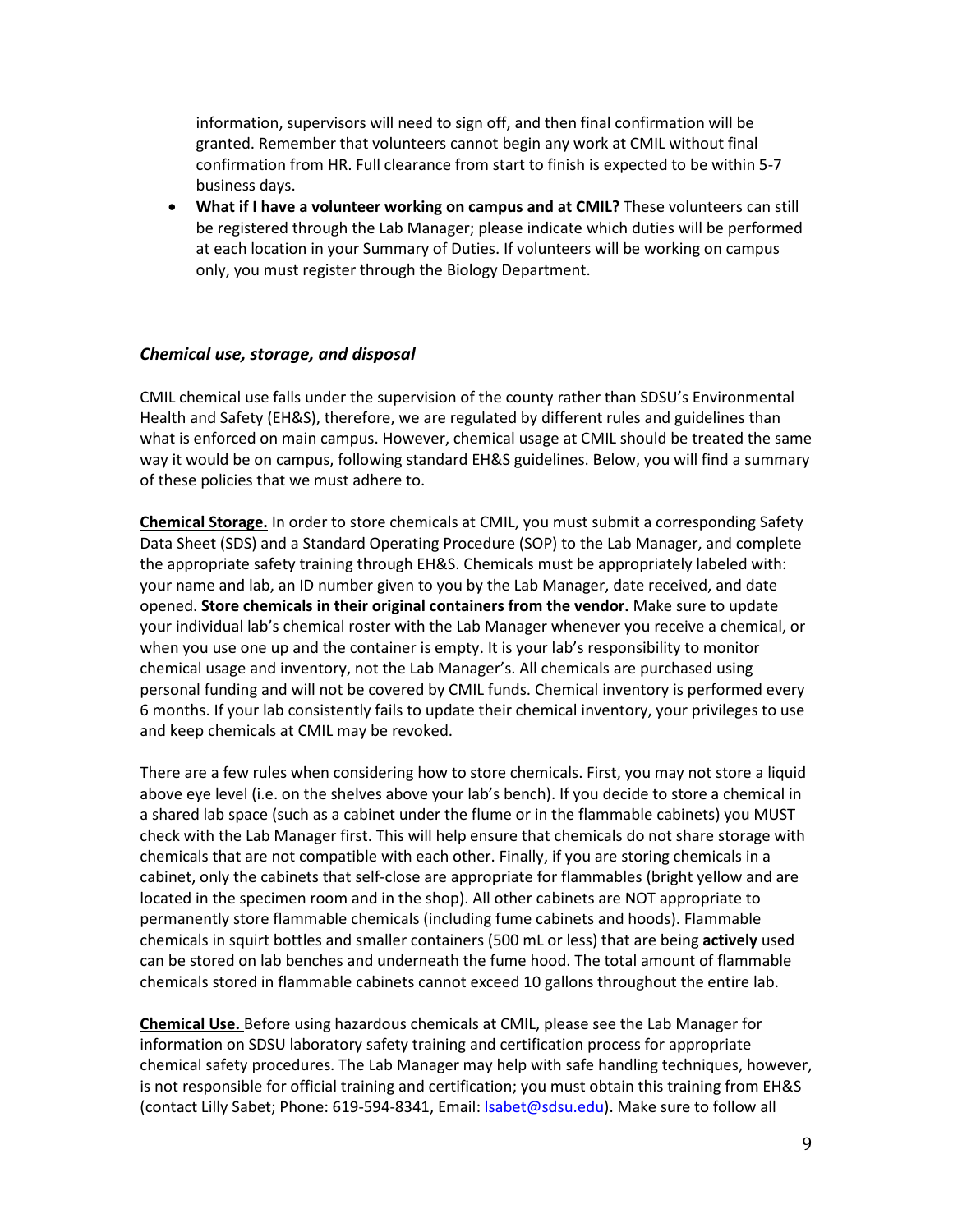appropriate safety procedures, such as working in a fume hood if necessary, and protecting your skin, mouth, and eyes. Never use harmful chemicals when alone at CMIL. In case of accidental exposure, there are emergency showers and eyewash stations located in the Analytical Lab.

You are welcome to store small quantities of liquids in secondary containers, such as squirt bottles, while these chemicals are being **actively used**. These containers DO NOT need their own ID number or to be recorded on the roster. Rather, you must label each of these containers with the name of the chemical (no formulas, write out the name), your name and the lab name, and any hazards (flammable, corrosive, etc.). Squirt bottles containing flammables must not exceed 500 mL.

Use of chemicals inevitably leads to the production of hazardous waste. Please store this hazardous waste appropriately in a non-food container. All containers of hazardous waste must be labeled with a "Hazardous Waste" label obtained from the Lab Manager. Make sure the container is appropriately labeled **before you start accumulating waste**.

**Chemical Disposal.** We are a Conditionally Exempted Small Quantity Generator (CESQG), meaning that we can store up to 100 kg (or 27 gallons) of hazardous waste before it must be disposed. **We cannot produce more than 100 kg of hazardous waste per month.** California has some of the most stringent classifications of what is hazardous, so assume that all waste is hazardous, even if the SDS indicates that it is not (the SDS uses federal classifications, not CA classifications). Please contact the Lab Manager if you have any questions about chemical use and waste disposal.

When you use all remaining amounts of a chemical in a container, it is important to dispose of the container properly. If the container is "California Empty", meaning that if you turn the container upside down and shake it and nothing comes out, you can then deface it (take all the labels off) and throw it away. If it is not empty, then you will need to dispose of the remaining chemical appropriately. You may reuse old chemical containers but you must rinse out the old chemical containers with water three times, and this rinse liquid will become hazardous waste.

Hazardous waste containers that are no longer accumulating waste will need to be placed in the designated flammables cabinet in the shop (Cabinet #7) until they are removed for disposal**.** Chemical waste that cannot be bench-top treated in small batches (less than 5 gallons) within an experimental period, or disposed of via sewer, are considered hazardous (see Lab Manager for allowable treatment procedures). Users must undergo proper training by the Lab Manager and follow specific treatment SOPs in order to bench-top treat hazardous chemical waste. **Hazardous chemical waste may not be transported to campus for disposal.** Labs must label and accumulate their hazardous waste at CMIL until the Lab Manager can deliver it to an off-site treatment facility.

Other biohazardous waste such as universal waste, sharps, and broken glass should be disposed of in designated containers in the Analytical Lab. Biohazard/sharps waste bins are located on bench tops, the broken glass container in located near the analytical lab fume hood, and the universal e-waste (e.g. batteries, aerosols, light bulbs, etc.) container is located on the bench top next to the fume hood.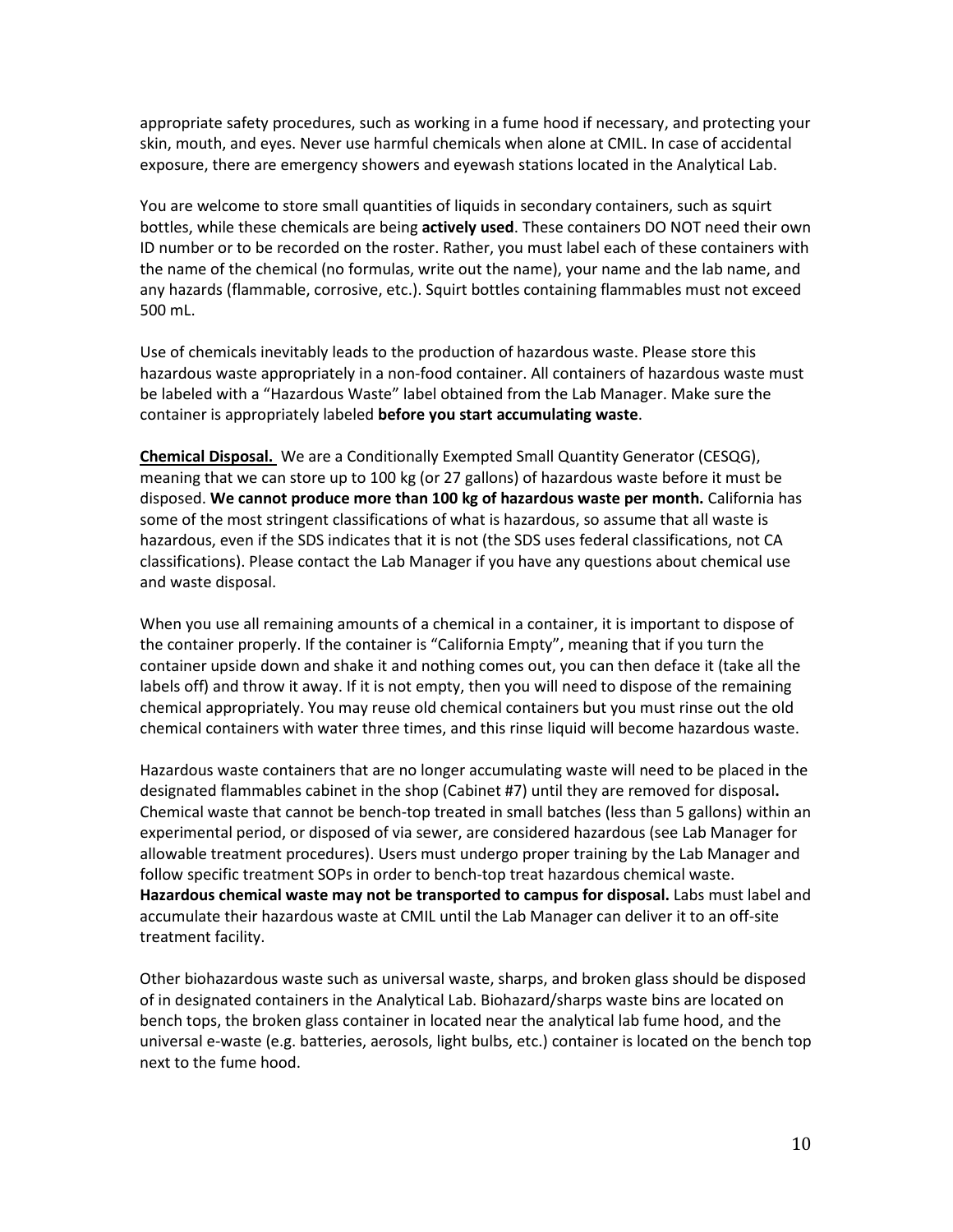Any unexpired chemicals left over from your research may be "gifted" to other researchers, but they will then need to assume responsibility for proper disposal if the contents exceed the expiration date. Make sure to update your lab's chemical roster in the event of gifting chemicals, and notify the Lab Manager.

# *Computing and Internet*

**Internet Access.** Both wired (ethernet) and wireless internet are available at CMIL and are free to everyone. Internet access is granted in the same way as it is on campus. Please refer to the SDSU Wireless guide for instructions on use: [http://library.sdsu.edu/computers](http://library.sdsu.edu/computers-technology/wireless)[technology/wireless](http://library.sdsu.edu/computers-technology/wireless)

Our network bandwidth is very limited, so please be considerate in using web-intensive products (streaming) and in connecting multiple devices (i.e. tablets and smart phones) to the internet at the same time. Disconnect devices from the network when they are not in use. Using peer-to-peer networking products such as BitTorrent are strictly prohibited.

**Listserv.** There are two designated mass email lists or "listservs" for CMIL communications: [CMILstudents@sdsu.edu,](mailto:CMILstudents@mail.sdsu.edu) for graduate students, undergraduate students, volunteers, and lab techs working at CMIL; an[d CMILfaculty@sdsu.edu,](mailto:CMILfaculty@mail.sdsu.edu) for all affiliated CMIL faculty and staff members. Key holders are automatically added to the appropriate listserv; please contact the Lab Manager to add additional people to these lists. Listserv emails are intended for CMILrelated business only and are not intended for social or MEBSA-related events. Please be discretionary and respectful in the email you send.

**Common Use Lab Computer.** There is a PC located in the Analytical Lab that is common use for all users, accessible by using your SDSU log-in credentials. This computer is dual-screened and contains useful programs such as Adobe Creative Suite and Microsoft Office Suite. You may use this computer at any time for research related work, but not for streaming or recreational use. Do not download music, movies, or unauthorized programs to this computer, and do not save important files to the hard drive. This computer will be periodically cleared of all files in order to maintain performance, so be sure to back-up whatever files you are working with to an external device.

**Printer/Scanner**. CMIL provides a general use printer for student use located in the Analytical Laboratory. Please be considerate in your use of shared supplies and be conservative in your use of ink and paper.

Printer installation instructions:

*Mac users:*

• Go to this website to download the recommended driver: [http://support.brother.com/g/b/downloadtop.aspx?c=us&lang=en&prod=mfc8910dw\\_](http://support.brother.com/g/b/downloadtop.aspx?c=us&lang=en&prod=mfc8910dw_us_as) [us\\_as](http://support.brother.com/g/b/downloadtop.aspx?c=us&lang=en&prod=mfc8910dw_us_as)

After downloading and installing the driver, follow these steps:

• Go to System Preference -> Print/Scan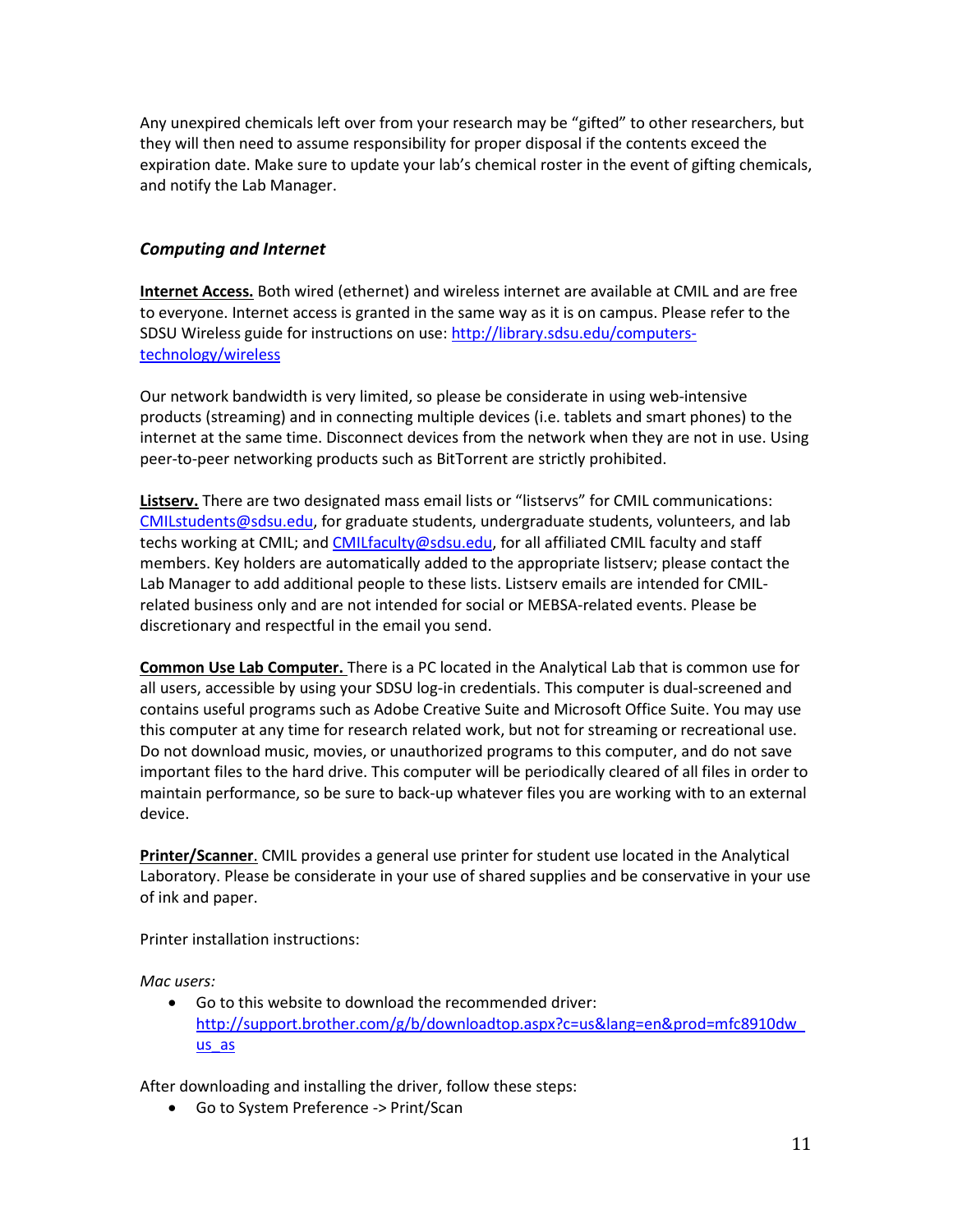- Under List Printers click on Add
- Select Brother MFC 8910 DW
- Click Add

*PC users:*

- Go to Control Panel
- Go to Hardware and Sound
- Select Advanced Printer Setup
- Select MFC-8910DW (Brother)
- A box comes up were you select Brother and look through printer drivers. If MFC 8910DW is not an option click "windows update"
- This will take a while, but it will update the driver list to include almost all possible drivers.
- Reselect Brother, and find MFC 8910 DW
- Select the driver and install

If this does not work, go to the following website to download the recommended driver: [http://support.brother.com/g/b/downloadtop.aspx?c=us&lang=en&prod=mfc8910dw\\_us\\_as](http://support.brother.com/g/b/downloadtop.aspx?c=us&lang=en&prod=mfc8910dw_us_as)

*Current Printer IP Address:* 130.191.171.030

### *Other Information*

**Mailing Address.** Address any mail you wish to receive at CMIL using the following format:

SDSU Coastal and Marine Institute Laboratory Attn: [Your name] 4165 Spruance Rd, Suite 100 San Diego, CA 92101

**Holidays.** CMIL staff observes weekends and CSU holidays, so please plan ahead if you anticipate requiring assistance while working at the lab during those days.

**Noise at CMIL.** Please respect other CMIL users who are trying to work and be productive in shared spaces. Unless all researchers in the area agree to listen to your music, please wear headphones. Keep music and "chatter" at a respectable volume.

**Parking.** Parking permits are required in the parking lot shared by CMIL, USGS, and the City of San Diego Public Utilities Department (CSDPUD). Parking permits are free, but must be requested from the SDSU Research Foundation when your building keys are requested; SDSU campus permits are not accepted. Parking is not authorized on Spruance Rd. or Kincaid Rd. outside of the parking lot and may result in your vehicle being towed. There are a limited number of 24-hour guest parking spots in our parking lot that may be used for short-term volunteers or visitors. Temporary daily permits are also available for visitors from the Lab Manager. Parking is permitted anywhere in the lot, except for within the secured, gated area. These spots are reserved for SDSU, USGS, and CSDPUD fleet vehicles only.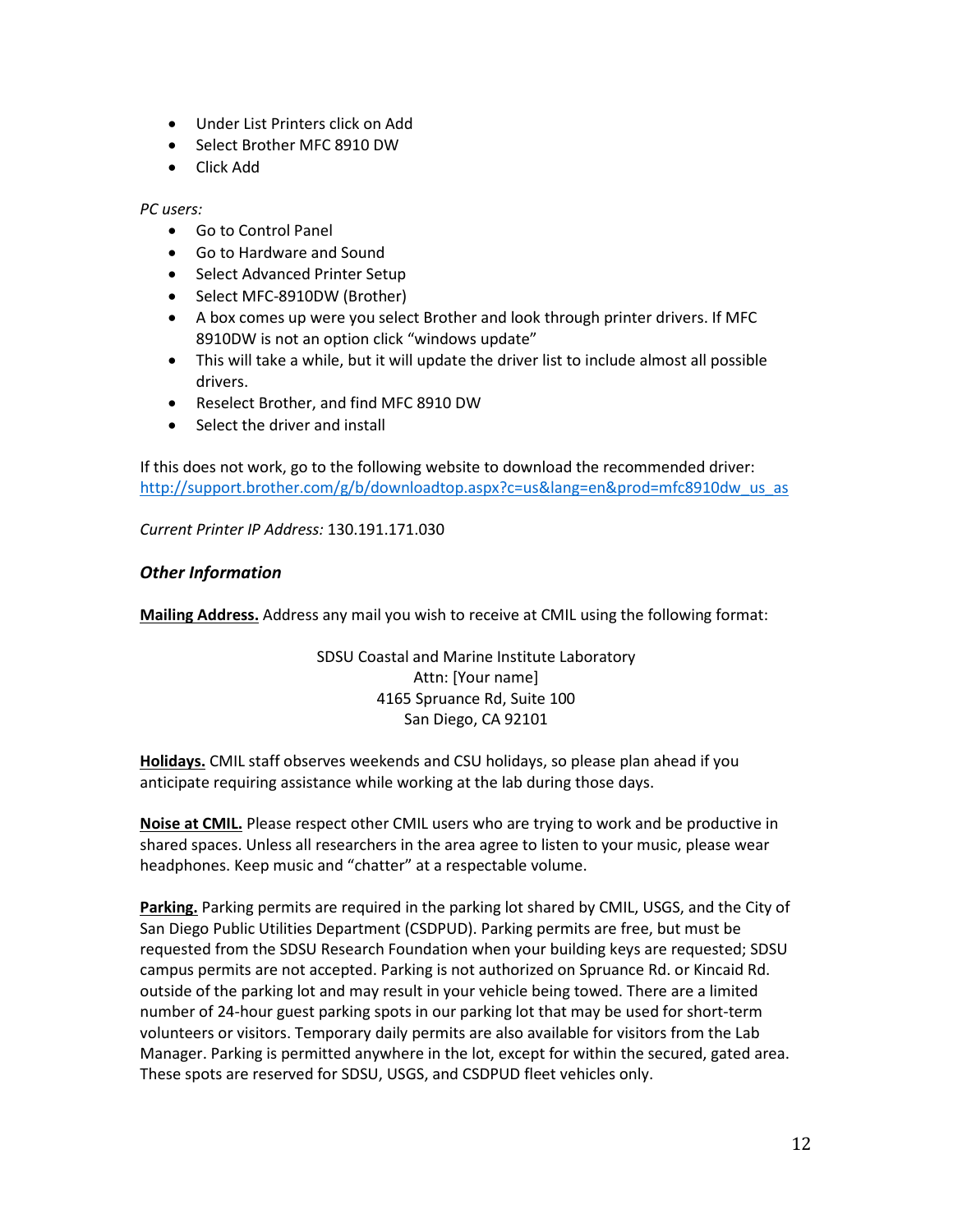**Furniture**. Please do not move desks or other large furniture without permission. Do not move lab bench stools or desk chairs from the Analytical Lab into the Wet Lab, as the metal components of the stools will begin to rust. Desks in the Analytical lab are available for temporary use by students on a daily first come, first served basis. Please clean up after yourself and keep this area accessible to other students.

**Reserving the Conference Room.** The first floor conference room is shared by CMIL and USGS and must be reserved prior to use. The Lab Manager does not have control over this space, but can request a reservation up to 60 days in advance on your behalf on a first come, first served basis. In certain circumstances, the Lab Manager and Director have the ability to make requests beyond the 60-day limit. All requests for use should be relevant to CMIL or SDSU activities. Other requests for use may be granted on a case-by-case basis by the Director. You may submit requests to reserve this room by email to the Lab Manager, or by using the Conference Request Form found on the CMIL website [\(https://cmi.sdsu.edu/\)](https://cmi.sdsu.edu/) under the "Facilities" menu. The following information is required for your request:

- Name
- Event
- Preferred Date
- Preferred Time
- Number of People

**Garbage and Recycling.** Please use the appropriate garbage cans, recycling bins, and dumpsters (located outside in the boat/mesocosm yard). These dumpsters are for CMIL and USGS trash only. Importantly, animal carcasses, plant matter, sediment, and other items that may decompose and create noxious odors must be secured in closed plastic bags and thrown in the dumpster immediately. Do not dispose of any plant or animal material in indoor waste bins or in the rolling garbage cans in the mesocosm yard.

**Seminars.** Seminars may occur at CMIL or on the SDSU campus, sponsored by MEBSA. The speakers are selected by MEBSA and are chosen to be of interest to faculty, students, and the general research community. These seminars are for your benefit, so please attend in support of our general research mission.

**Please do not feed wildlife.** Wild animals in the area have become bold and may attempt to feed on experimental organisms. Cover tanks when able and chase away large birds if safe to do so. Avoid leaving food or other materials around that may attract pests, such as mice.

# *Completing research at CMIL*

When you have finished an experiment or your research project at CMIL, please thoroughly clean your laboratory space. All animals and chemical waste must be disposed of safely and properly. Seawater tanks and tables must be cleaned and drained. See the Lab Manager to check that you have properly cleaned your research area before departing SDSU, or following the completion of any experiment using shared space at CMIL. Keys and parking permits must be returned to the Lab Manager or SDSU Research Foundation upon final departure from CMIL.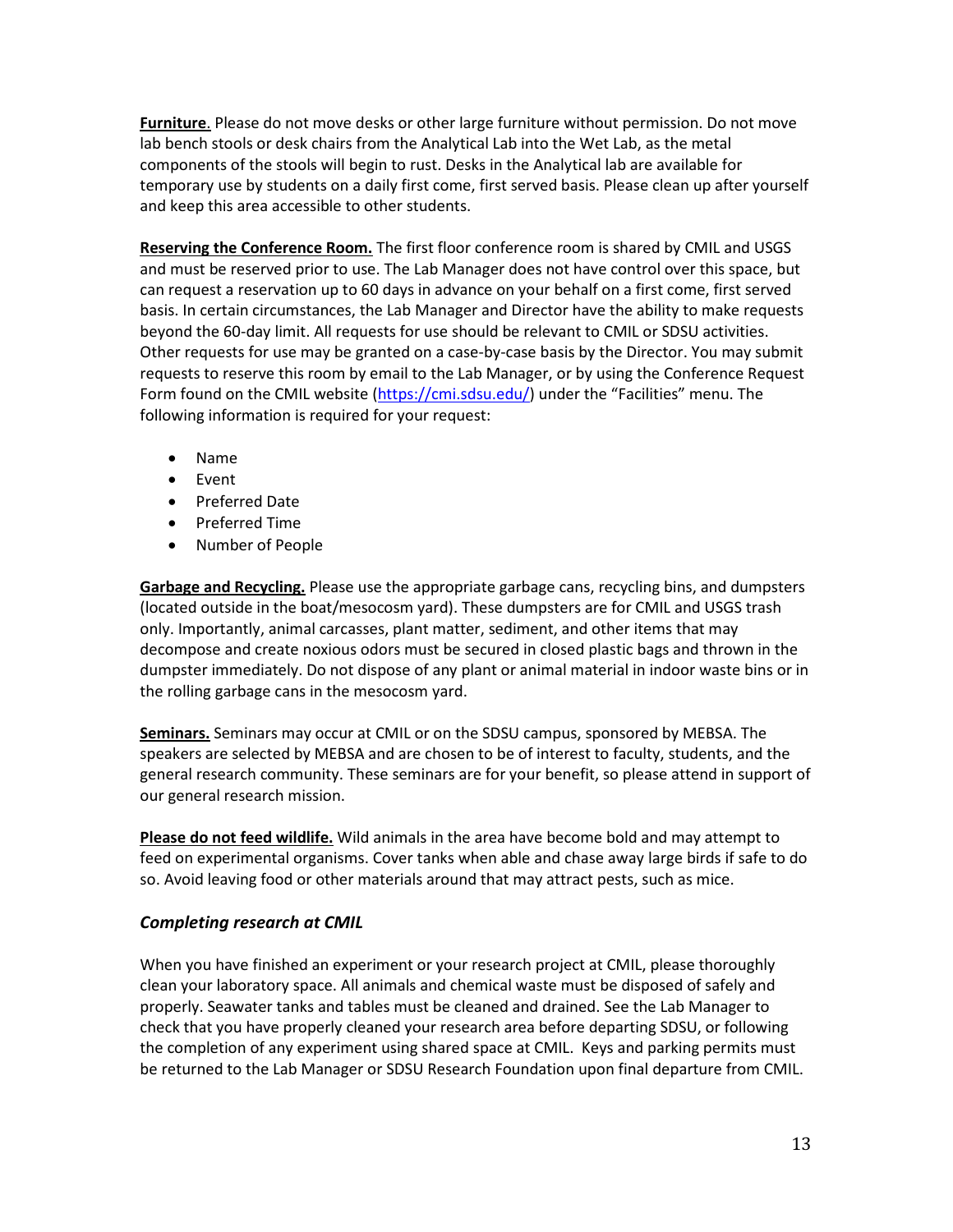**Please contact the Lab Manager or Director if you have any questions, comments, or concerns regarding the use of this facility. Please read these guidelines thoroughly and frequently. In the event of any updates, all CMIL users will be notified via email. Thank you for your cooperation.**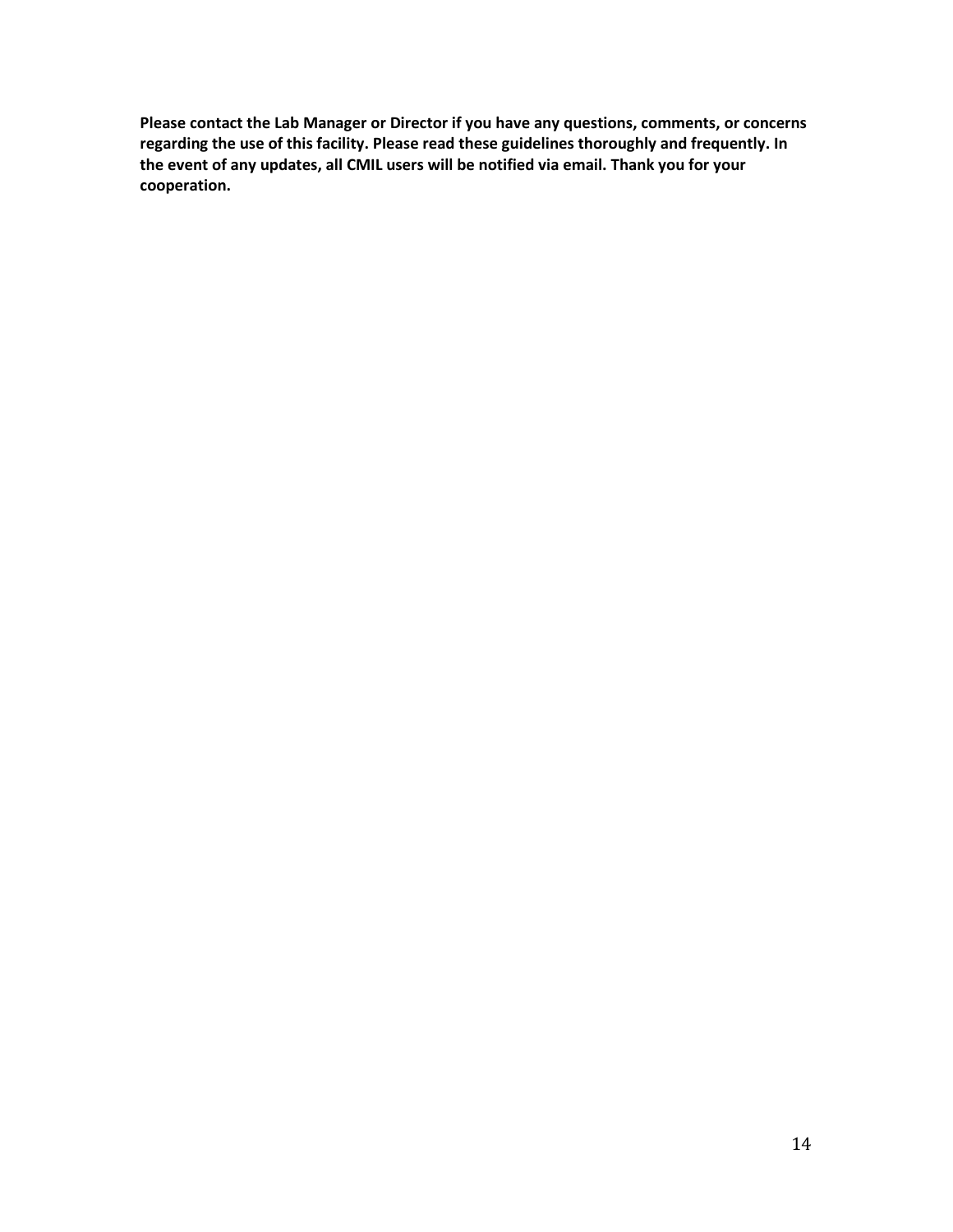# **Appendix**

#### *Available Common Use Space and Resources*

### **Space**

- Indoor Wet Lab
- Boat Yard
- 3 Side Rooms
- 3 Temperature Controlled Rooms
- High End Equipment Room for microscopes and electronic equipment (Restricted Access)
- Specimen Preservation Room for work with preserved samples
- Analytical Lab South
- Analytical Lab North
- Lab benches (including drawers and cabinets)
- Student desks
- Storage Cubes
- Conference room
- Shop

### **Tanks/Mesocosms**

Outdoor:

- 10 Anderson Mesocosms\*
- 4 Hovel Mesocosms\*
- 6 Long Water Tables\*
- 4 Troughs
- 2 Raceways
- Other Misc. Tanks & Mesocosms

Indoor:

- Hovel\* 3 Sectional Tanks, Acrylic Tank
- Anderson\* 12 Conical tanks, 2 Acrylic Tanks, 2 Glass Tanks
- 6 Black Conical tanks
- 2 Large Rectangular Tanks
- 2 Small Rectangular Tanks
- Double stacked stainless steel raceway w/baskets

### \*Priority given to PI's students

### **Equipment**

- PC
- Benchtop pH meter
- 2 Handheld portable pH/DO meters
- Floor centrifuge
- Autoclave